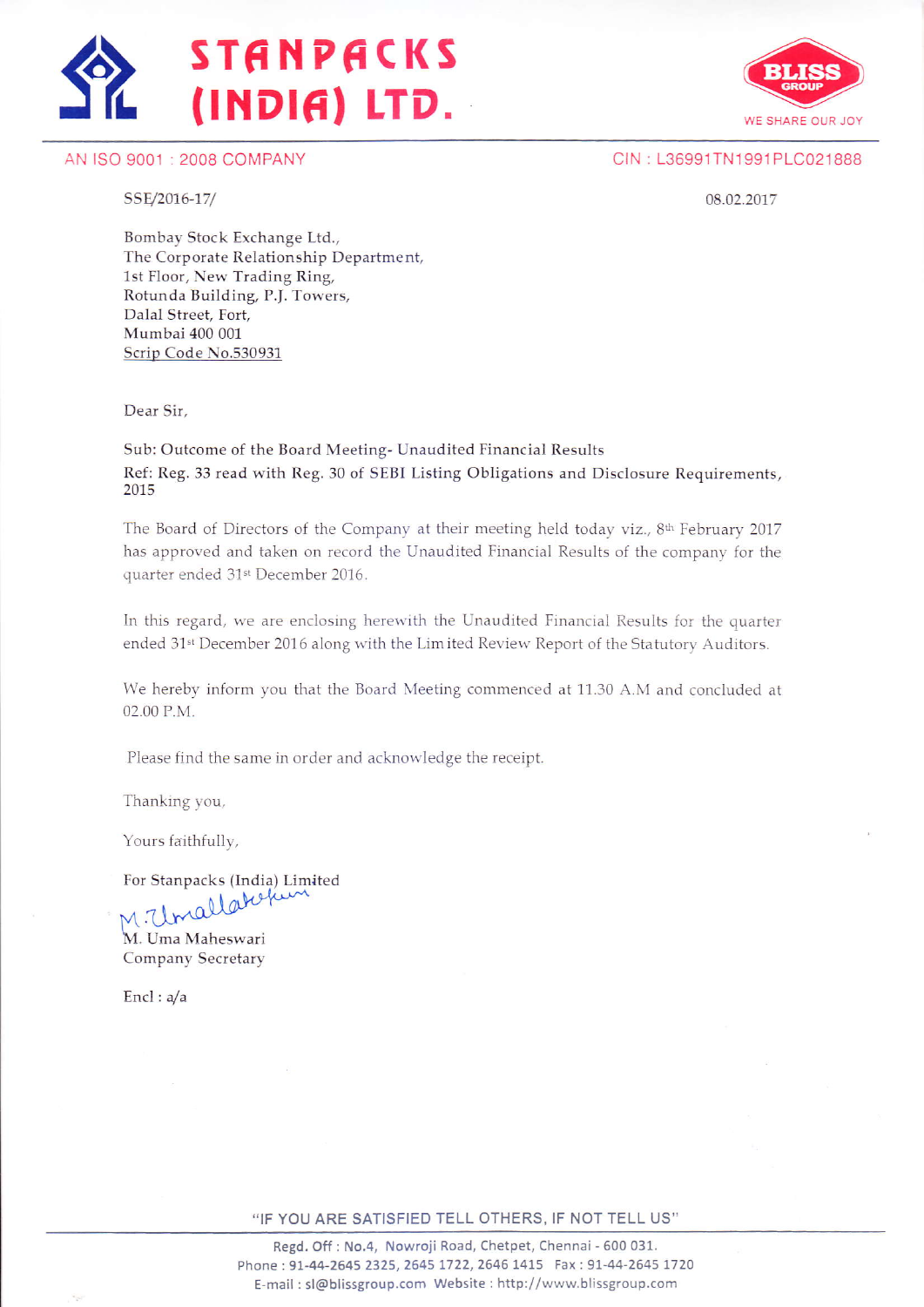|               |                                                                                         | CIN - L36991TN1991PLC021888            | Stanpacks (India) Limited                           |                                                                        |                                                      |                                                                                  |                          |
|---------------|-----------------------------------------------------------------------------------------|----------------------------------------|-----------------------------------------------------|------------------------------------------------------------------------|------------------------------------------------------|----------------------------------------------------------------------------------|--------------------------|
|               | Regd Office: New No. 4, "S.K. Enclave" Nowroji Road, Chetpet, Chennai - 600031          |                                        |                                                     |                                                                        |                                                      |                                                                                  |                          |
|               |                                                                                         |                                        |                                                     | Telephone No. 044-2645 1722 email id:info@blissgroup.com               |                                                      |                                                                                  |                          |
|               |                                                                                         |                                        |                                                     |                                                                        |                                                      |                                                                                  | Rs. in Lakhs except EPS  |
|               | STATEMENT OF UNAUDITED FINANCIAL RESULTS FOR THE QUARTER ENDED 31st DECEMBER 2016       |                                        |                                                     |                                                                        |                                                      |                                                                                  |                          |
| SI<br>No      | Particulars                                                                             | Three<br>months<br>ended<br>31.12.2016 | Preceding<br>three<br>months<br>ended<br>30.09.2016 | Corresponding<br>three months<br>in the<br>previous year<br>31.12.2015 | figures for<br>current<br>period ended<br>31.12.2016 | Year to date Year to date<br>figures for<br>previous year<br>ended<br>31.12.2015 | Year ended<br>31.03.2016 |
|               |                                                                                         | (Un-Audited)                           |                                                     |                                                                        |                                                      |                                                                                  | (Audited)                |
|               | 1 Income from operations                                                                |                                        |                                                     |                                                                        |                                                      |                                                                                  |                          |
|               | (a) Net sales/income from operations (inclusive of                                      |                                        |                                                     |                                                                        |                                                      |                                                                                  |                          |
|               | excise duty) Refer Note 7                                                               | 66156                                  | 65198                                               | 523.03                                                                 | 2.257.65                                             | 1,807.02                                                                         | 2.397.34                 |
|               | (b) Other operating income                                                              | 3.35                                   | 1.65                                                | 0.70                                                                   | 5.08                                                 | 2.93                                                                             | 13.50                    |
|               | Total income from operations (net)                                                      | 664.91                                 | 653.63                                              | 523.73                                                                 | 2.262.73                                             | 1,809.95                                                                         | 2.410.84                 |
|               | 2 Expenses                                                                              |                                        |                                                     |                                                                        |                                                      |                                                                                  |                          |
|               | (a) Cost of materials consumed                                                          | 416.67                                 | 507.69                                              | 308.29                                                                 | 1,463.19                                             | 1,177.29                                                                         | 1,589.23                 |
|               | (b) Purchases of stock-in-trade                                                         | ×                                      | $\overline{\phantom{a}}$                            |                                                                        |                                                      |                                                                                  |                          |
|               | (c) Changes in inventories of finished goods, work-                                     |                                        |                                                     |                                                                        |                                                      |                                                                                  |                          |
|               | in-progress and stock-in-trade                                                          | 34.04                                  | (185.83)                                            | (15.18)                                                                | 34.04                                                | (9.49)                                                                           | 18.96                    |
|               | (d) Employee benefits expense                                                           | 42.08                                  | 39.69                                               | 26,70                                                                  | 128,50                                               | 100.46                                                                           | 151.23                   |
|               | (e) Depreciation and amortization expense                                               | 17.53                                  | 16,02                                               | 17.18                                                                  | 48.94                                                | 48.56                                                                            | 61.30                    |
|               | (f) Other expenses                                                                      | 180.09                                 | 199.23                                              | 126,93                                                                 | 453.82                                               | 271.10                                                                           | 287.95                   |
|               | Total expenses                                                                          | 690.41                                 | 576.80                                              | 463.92                                                                 | 2.128.49                                             | 1,587.92                                                                         | 2,108.67                 |
|               | Profit/(Loss) from operations before other income,                                      |                                        |                                                     |                                                                        |                                                      |                                                                                  |                          |
|               | 3 finance costs and exceptional items (1-2)                                             | (25.50)                                | 76.83                                               | 59.81                                                                  | 134.24                                               | 222.03                                                                           | 302.17                   |
|               | 4 Other income                                                                          |                                        |                                                     |                                                                        |                                                      |                                                                                  |                          |
|               | Profit from ordinary activities before finance costs                                    |                                        |                                                     |                                                                        |                                                      |                                                                                  |                          |
|               | $5$ and exceptional items (3 $\pm$ 4)                                                   | (25,50)                                | 76.83                                               | 59.81                                                                  | 134.24                                               | 222.03                                                                           | 302.17                   |
|               | 6 Finance costs                                                                         | 60.10                                  | 68.03                                               | 71.15                                                                  | 194.45                                               | 205.21                                                                           | 264.66                   |
|               | Profit/(Loss) from ordinary activities after finance                                    |                                        |                                                     |                                                                        |                                                      |                                                                                  |                          |
|               | 7 costs but before exceptional items $(5 \pm 6)$                                        | (85.60)                                | 8.80                                                | (11.34)                                                                | (60.21)                                              | 16.82                                                                            | 37.51                    |
|               | 8 Exceptional items *                                                                   | (75.35)                                | Ś.                                                  |                                                                        | (75.35)                                              |                                                                                  |                          |
|               | Profit/(Loss) from ordinary activities before tax                                       |                                        |                                                     |                                                                        |                                                      |                                                                                  |                          |
|               | $9(7 \pm 8)$                                                                            | (10.25)                                | 8.80                                                | (11.34)                                                                | 15.14                                                | 16.82                                                                            | 37.51                    |
|               | 10 Tax expense                                                                          | ε                                      |                                                     |                                                                        |                                                      |                                                                                  |                          |
|               | Net Profit/(Loss) from ordinary activities after                                        |                                        |                                                     |                                                                        |                                                      |                                                                                  |                          |
|               | 11 tax $(9 \pm 10)$                                                                     | (10.25)                                | 8.80                                                | (11.34)                                                                | 15.14                                                | 16.82                                                                            | 37.51                    |
|               | 12 Extraordinary Item (net of tax expense)                                              | у.                                     |                                                     |                                                                        |                                                      | ÷,                                                                               | $\sim$                   |
|               | 13 Net Profit for the period $(11 \pm 12)$                                              | (10.25)                                | 8.80                                                | (11.34)                                                                | 15.14                                                | 16.82                                                                            | 37.51                    |
|               | 14 Paid-up equity share capital                                                         | 609.60                                 | 609.60                                              | 609.60                                                                 | 609.60                                               | 609.60                                                                           | 609.60                   |
|               | 15 Reserve excluding Revaluation Reserves<br>Earnings per share Basic & Diluted (before |                                        |                                                     |                                                                        |                                                      |                                                                                  | (442.62)                 |
| $\frac{1}{2}$ | a                                                                                       | (0.17)                                 | (014)                                               | (019)                                                                  | 0.25                                                 | 0.28                                                                             | 0.62                     |

Notes:

exrtaordinary items)

The above statement of unaudited Financial Results have been reviewed by the Audit Committee and approved by the Board of Directors at its meeting 1. The above statements 2017<br>held on 8th February 2017

 $(0.14)$ 

 $(0.19)$ 

 $0.25$ 

0.28

 $0.62$ 

ישט אייט אינט איז דער הארט איז דער During the quarter ended 31st Dec 2016, the Company does not have more than one reportable segement. Accordingly, segmental information is not required to be provided

 $(0.17)$ 

3. Previous year's figures have been rearranged/regrouped wherever necessary.

Earnings per share Basic & Diluted (after

The Figures for the quarter ended 31.03.2016 are the balancing figures between Audited figures for the year ended 31.03.2016 and published year to  $\Delta$ date figures upto the third quarter ended 31.12.2015

No investors' complaint was pending either at the beginning or at the end of the Quarter. Further no investor's complaint has been received during the  $5.$  Quarter

The above unaudited financial results for the quarter ended 31st Dec 2016 are available in the company's website www.blissgroup.com and Bombay Stock 6 Exchange website www.bseindia.com

Pursuant to clarification by SEBI regarding Revenue Recognition and Excise Duty issued on September 20, 2016 , the 'Income from Operations', disclosed inclusive of excise duty for the December 2016 quarter

8 \*Stock Lost on account of Vardha cyclone for which Insurance claim logged for Rs 75.35 Lakhs is treated as Exceptional item as Per AS5 for and on behalf of the Board

Place : Chennai Date : 8th February 2017

Gopinath G Managing Director